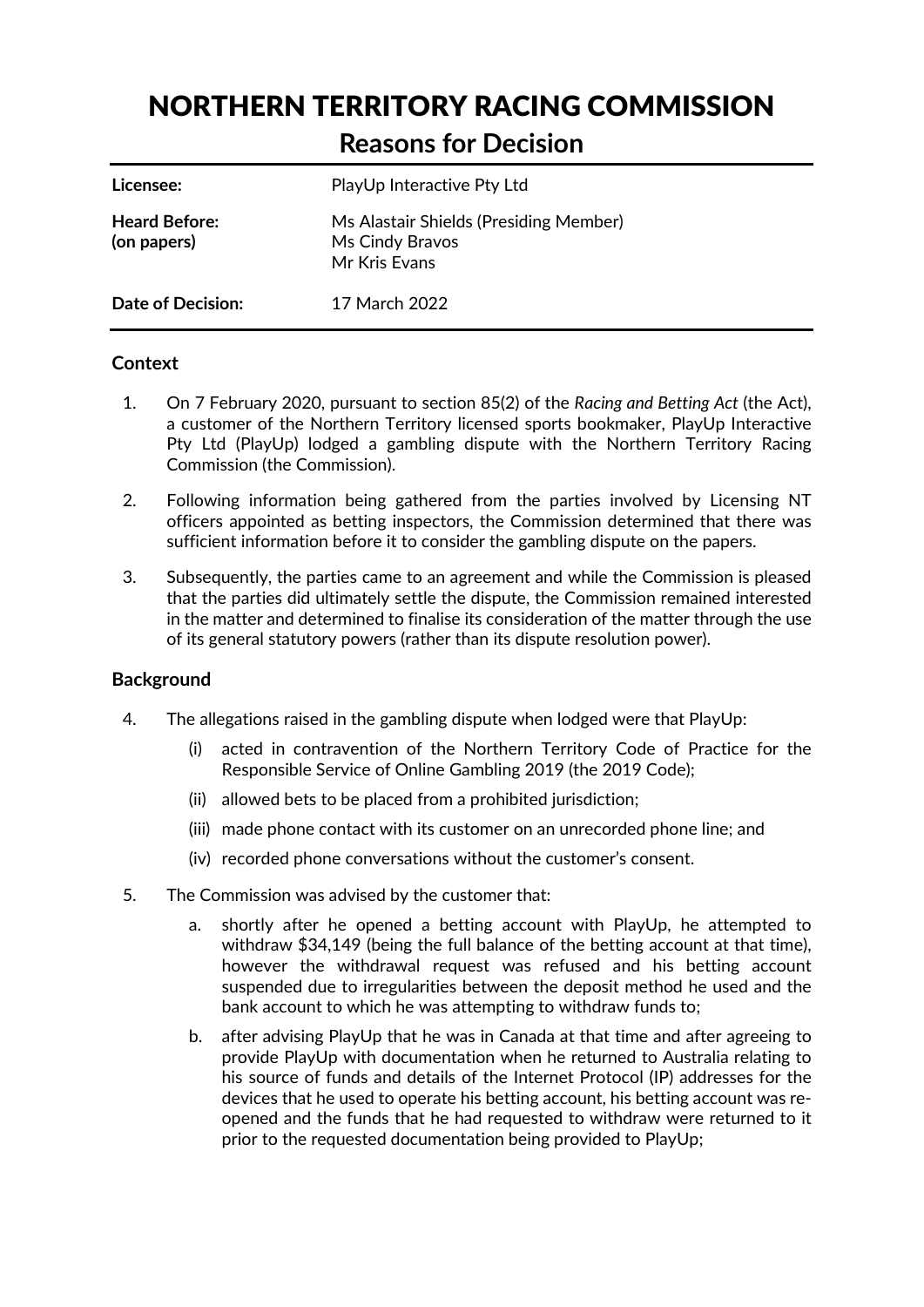- c. while he was in Canada between 16 January 2020 and 26 January 2020 he deposited approximately \$210,000 and placed numerous bets (during this period, the customer advised the Commission that he was unaware that Canada was listed by PlayUp as a prohibited jurisdiction from which to gamble from);
- d. on 27 January 2020, he made seven deposits into his betting account totalling \$185,000 and a further \$50,000 deposit the following day;
- e. on 29 January 2020, he provided PlayUp with the requested documentation which he submits showed that he had an annual net income of approximately \$200,000 and that by this stage, he had already deposited approximately \$445,000 into his betting account;
- f. upon submitting the requested documentation, he was advised by PlayUp that it would take 3-4 business days for it to verify his details in order to allow withdrawals from the betting account;
- g. on 30 January 2020, he lost the money in his betting account that he had wanted to withdraw and he then deposited a further \$150,000;
- h. as a result of making contact with a PlayUp representative and inquiring why it was taking so long to be able to withdraw money from the betting account, he was advised by text message that he was now able to withdraw money (the customer submits that this occurred after he had lost nearly \$1 million through his PlayUp betting account);
- i. late in the afternoon the following day and after having earlier deposited a further \$300,000, he received a phone call from the same PlayUp representative during which he was asked whether he was okay (the customer submits that he thought the inquiry was related to customer service and not an inquiry about his welfare);
- j. on 3 February 2021, he deposited a further \$200,000 into his betting account;
- k. on 4 February 2020, he requested to be permanently excluded from using the PlayUp betting platform; and
- l. during the lifetime of the betting account, the PlayUp representative that was the contact for his betting account contacted him on numerous occasions via the PlayUp representative's mobile phone, advising that the phone calls were not recorded as the PlayUp representative was using his personal mobile phone.

## **Consideration of the Issues**

- 6. Given the now widespread availability and ease of access to the providers of online gambling services through smartphones and personal computers, the Commission expects all sports bookmakers and betting exchange operators licensed by it, to maintain a consistently high level of protection for customers of their online gambling services. In this respect, it is the view of the Commission that a licensee must interact with its customers in a way that minimises the risks of those customers experiencing harm that can be associated with gambling.
- 7. While the Commission recognises that not all online gambling customers who are experiencing harm associated with their gambling activity will be able to be immediately identified by an online gambling provider, the Commission does expect that its online gambling licensees will have policies, procedures and practices in place that support the prevention of harm and that are focused on consumer interests as against the potential revenue that may be realised from those customers.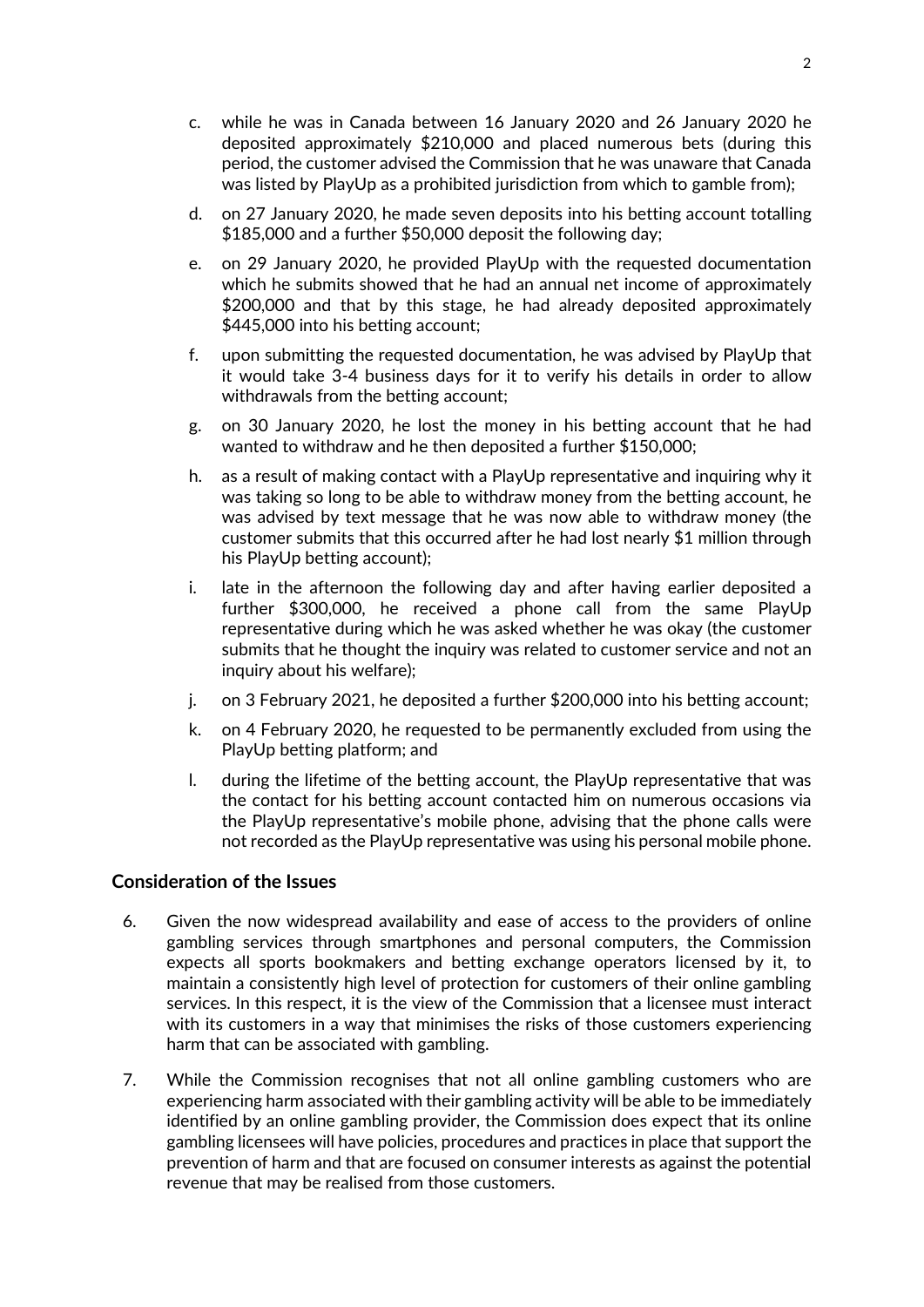- 8. The Commission understands that high value customers generally provide a disproportionate level of revenue for online gambling providers compared to the remainder of their customers. This naturally presents the opportunity for online gambling providers to be vulnerable to the accusation that an online gambling provider's commercial motivation may outweigh its compliance with the regulatory regime within which it is licensed to operate. Given this, the Commission expects that licensees will be able to easily demonstrate to the Commission that the source of funds for their high value customers has been adequately explored and continues to be verified at regular intervals throughout the life of a betting account.
- 9. The Commission further expects that a licensee will be able to demonstrate to the Commission that it has considered a customer's source of funds against the sustainability of that customer's spend levels and has assessed that the spending is an affordable part of that customer's ongoing entertainment and leisure spend, and that the licensee has not just verified that customers have access to immediate funding.
- 10. For the sake of clarity and the avoidance of any doubt, the Commission expects that all online gambling operators licensed by the Commission have implemented effective policies and procedures which include appropriate oversight arrangements to ensure that all of their customers (not just high value customers) are gambling with money that they can afford to lose and without experiencing harm.
- 11. With respect to high value customers, the Commission understands that these customers tend to be more engaged gamblers by spend and/or frequency and that as a result, heavily engaged gamblers can be at a greater risk of gambling related harm. This, in the Commission's view demands that an online gambling provider's 'source of funds checks' provide clarification over the actual source of the funds used by the high value customer to gamble rather than simply the conduct of an open source assessment of potential income and wealth. The Commission is also strongly of the view that an online gambling provider's processes and procedures with respect to high value customer checks, should ensure that there is an appropriate separation between those with responsibility for customer checks and those managing the day-to-day relationships with that customer.

## Northern Territory Code of Practice for the Responsible Service of Online Gambling 2019 (the 2019 Code)

12. Clause 3.2 of the 2019 Code states that:

# *3.2 Recognising potential problem gamblers*

*Where appropriate, a customer who displays some, or a number, or a repetition of red flag behaviours should be monitored by an online gambling provider and appropriate customer interaction should take place to assist or protect that customer which reasonably corresponds to the circumstances. Online gambling providers should ensure responsible gambling policies and procedures are in place to allow staff to detect and assist customers who may be experiencing problems with gambling.* 

13. In reviewing the PlayUp betting records for this customer, it is clear to the Commission that he was a heavily engaged gambler throughout the lifetime of the PlayUp betting account, both in time and money. This is demonstrated by the following activity which occurred after the customer's betting account was opened on 16 January 2020: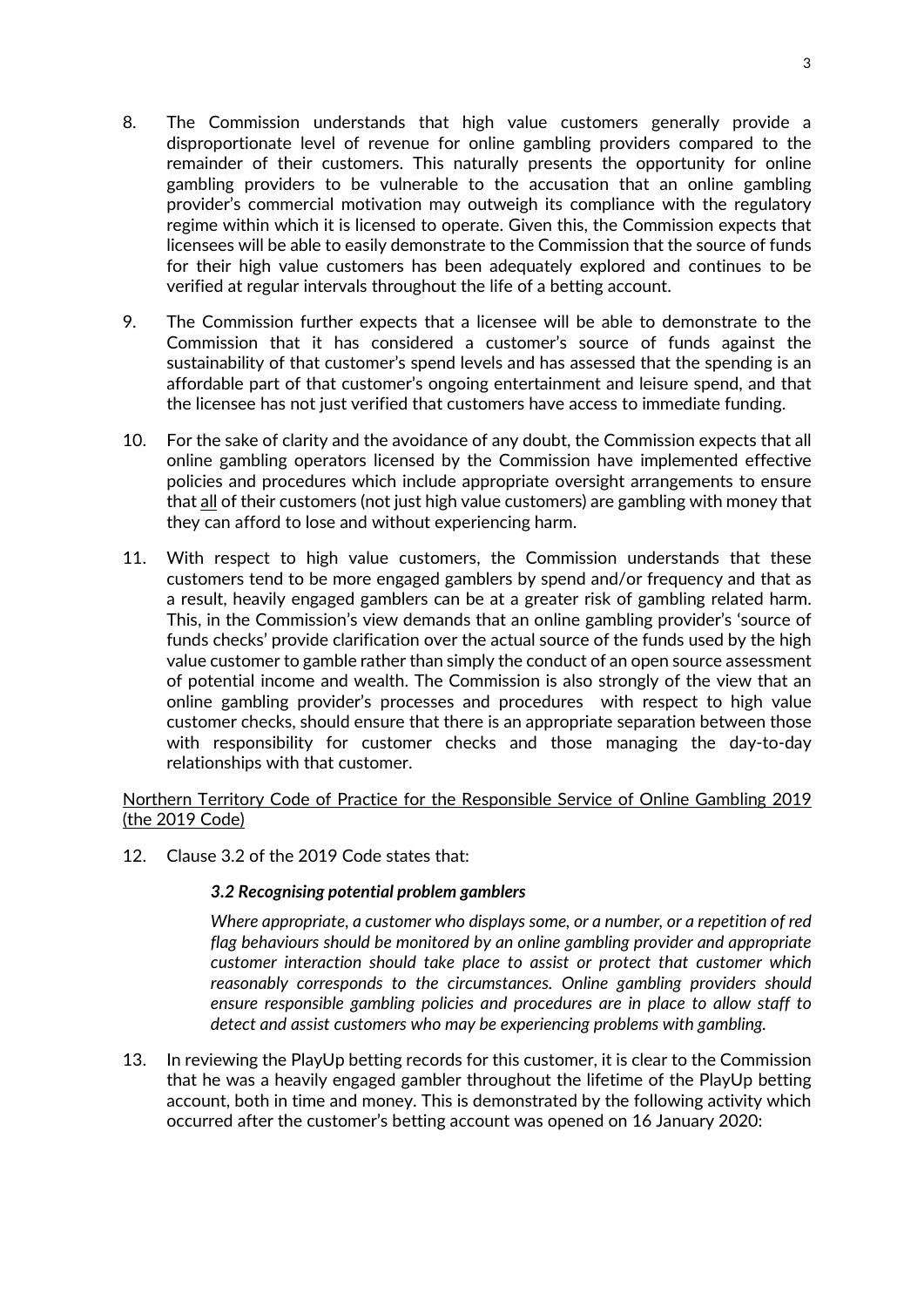- 25 deposits totalling \$1.1 million in 18 days, including:
	- o 22 January 2020 with deposits of \$55,000
	- o 23 January 2020 with deposits of \$60,000
	- o 27 January 2020 with deposits of \$185,000
	- o 30 January 2020 with deposits of \$150,000
	- o 31 January 2020 with deposits of \$375,000
	- o 3 February 2020 with deposits of \$210,000
- High level of gambling frequency, particularly on:
	- o 22 January 2020 5 hours, 40 minutes
	- o 23 January 2020 16 hours
	- o 26 January 2020 5 hours, 2 minutes
	- o 27 January 2020 12 hours, 53 minutes
	- o 28 January 2020 16 hours, 14 minutes
	- o 29 January 2020 6 hours, 24 minutes
	- o 31 January 2020 15 hours, 50 minutes
- 14. As detailed earlier in this decision notice, the Commission is of the view that a licensee must interact with its customers in a way that minimises the risks of those customers experiencing harm that can be associated with gambling. Given this expectation, it is the view of the Commission that at the very minimum, PlayUp's customer interaction to ascertain its customer's source of wealth and affordable entertainment and leisure spend should have started at least on 22 January 2020 following its customer making deposits totalling \$55,000. While the Commission accepts that any customer interaction at this stage may have resulted in PlayUp identifying that its customer was a high income earner and may have been spending within his means, adequate inquiries should have been made and a regular monitoring program should have then been put in place by PlayUp.
- 15. Following that, it is the Commission's view that the customer's gambling activities both in terms of value of deposits and frequency of gambling from at least 27 January 2020 onwards (if not earlier), should have prompted PlayUp to undertake a detailed enhanced due diligence process to ascertain that gambling remained a source of leisure and entertainment for its customer and that it would not place him at risk of the financial, psychological and physical harm that may result from compulsive and excessive gambling.
- 16. PlayUp has advised the Commission that their 'adequate' customer interactions with respect to its customer occurred on:
	- 20 January 2020 when PlayUp commenced a due diligence process as its customer's deposit and withdrawal bank accounts differed; and
	- 31 January 2020 when PlayUp undertook a welfare check with its customer by telephone.
- 17. In this respect, the Commission notes that the due diligence process commenced by PlayUp on 20 January 2020 was due to its customer's deposit and withdrawal bank accounts not matching rather than as a result of PlayUp identifying that the amount of time its customer was engaged in gambling could be considered excessive or that the value of the deposits made by him may have been beyond his financial means. The Commission also notes that while the due diligence process resulted in the betting account initially being suspended, the suspension was lifted upon its customer advising PlayUp that he would provide documentation requested by PlayUp (which the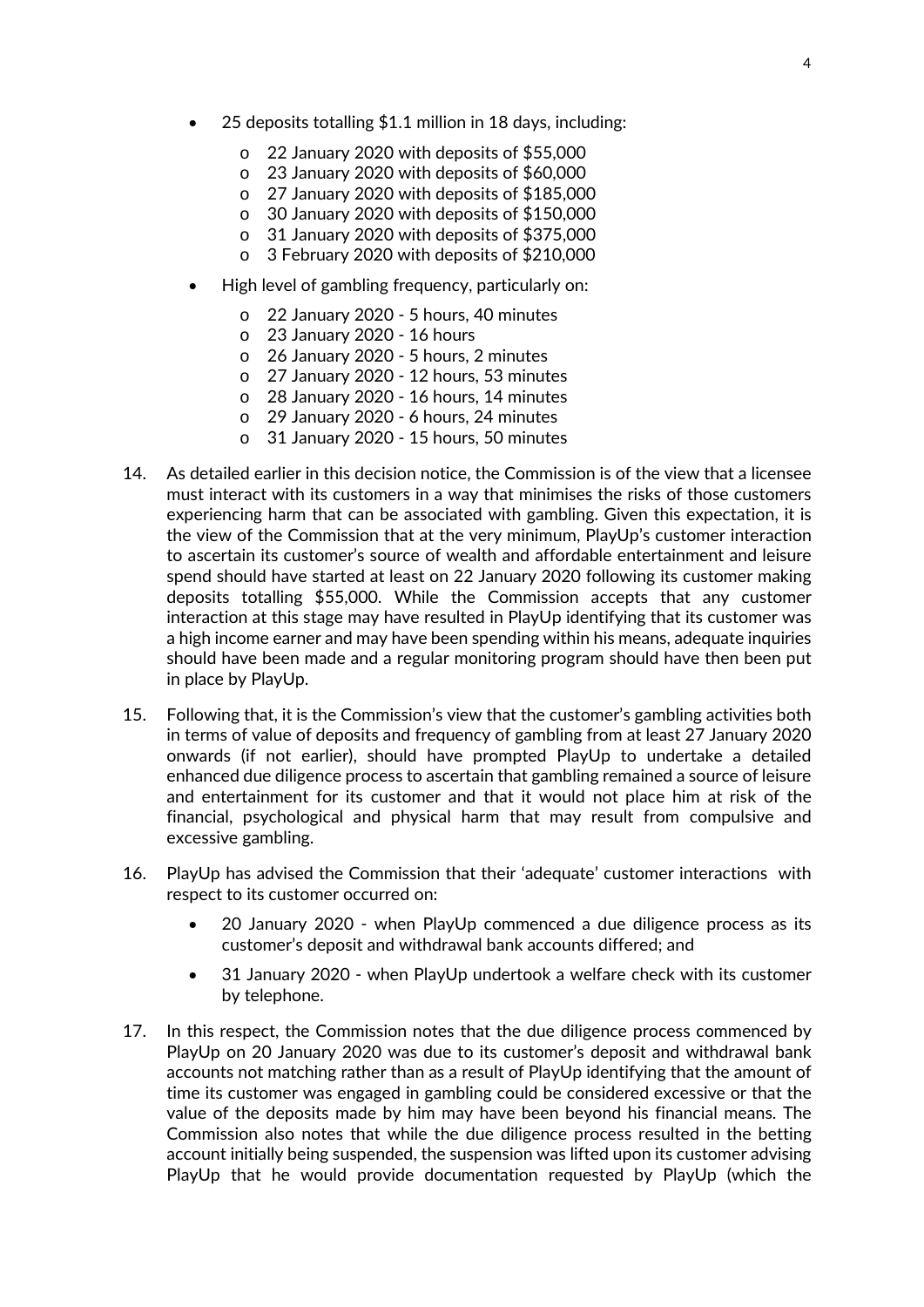Commission notes did not occur until some nine days later on 29 January 2020) and not after PlayUp had received the documentation and made an assessment as to whether its customer had sufficient source of wealth to engage in the level of betting activity that was occurring.

- 18. The Commission has also listened to the telephone conversation between the PlayUp representative and its customer that occurred on 31 January 2020, which PlayUp has advised the Commission was a welfare check. The telephone call was initiated by PlayUp at 2:20 pm and appears to have been prompted by the customer depositing \$200,000 into his betting account some 16 minutes before.
- 19. In respect to this welfare check by PlayUp, the Commission is somewhat surprised at its lack of probative inquiry. Given that the telephone conversation lasted barely 43 seconds, a full transcript of the conversation is provided below:

| Customer: | Yo.                                                                                                                                                                      |
|-----------|--------------------------------------------------------------------------------------------------------------------------------------------------------------------------|
| PlayUp:   | Hey sorry mate. (PlayUp representative's name) here. I just, just<br>umm, just called, cause I, cause I see that your limits have increased<br>right.                    |
| Customer: | Yep.                                                                                                                                                                     |
| PlayUp:   | I just wanted to ah, I just wanted to umm, just, just because<br>obviously we have a duty is everything, is everything ok and are you<br>happy, are you happy with us or |
| Customer: | Sorry, like you mean from a customer service perspective?                                                                                                                |
| PlayUp:   | Uh yeah, and also from a, from a responsible gambling perspective<br>as well.                                                                                            |
| Customer: | Oh yeah, yeah.                                                                                                                                                           |
| PlayUp:   | Yeah, I just, I just thought, obviously we have a                                                                                                                        |
| Customer: | Ah Sorry, Yeah, yeah, yeah. I thought you were just talking about<br>your service.                                                                                       |
| PlayUp:   | Yeah, ha ha ha ha well, from both, from both regards, from both, ha,<br>ha.                                                                                              |
| Customer: | Yeah.                                                                                                                                                                    |
| PlayUp:   | Nah, all good mate.                                                                                                                                                      |
| Customer: | Cheers mate. Thanks buddy.                                                                                                                                               |
| PlayUp:   | Have a good one. See you mate. Bye bye                                                                                                                                   |

20. While at first glance, PlayUp's actions of contacting its customer as a result of a significant deposit appears to demonstrate compliance with the 2019 Code, given the brevity of the phone call and the lack of inquiries made during it as well as the lack of any responsible gambling advice being provided, it is in the Commission's view arguable as to whether 'appropriate customer interaction to assist or protect its customer which reasonably corresponded to the circumstances' took place as required by the 2019 Code or whether the phone call was simply initiated so that it appeared that PlayUp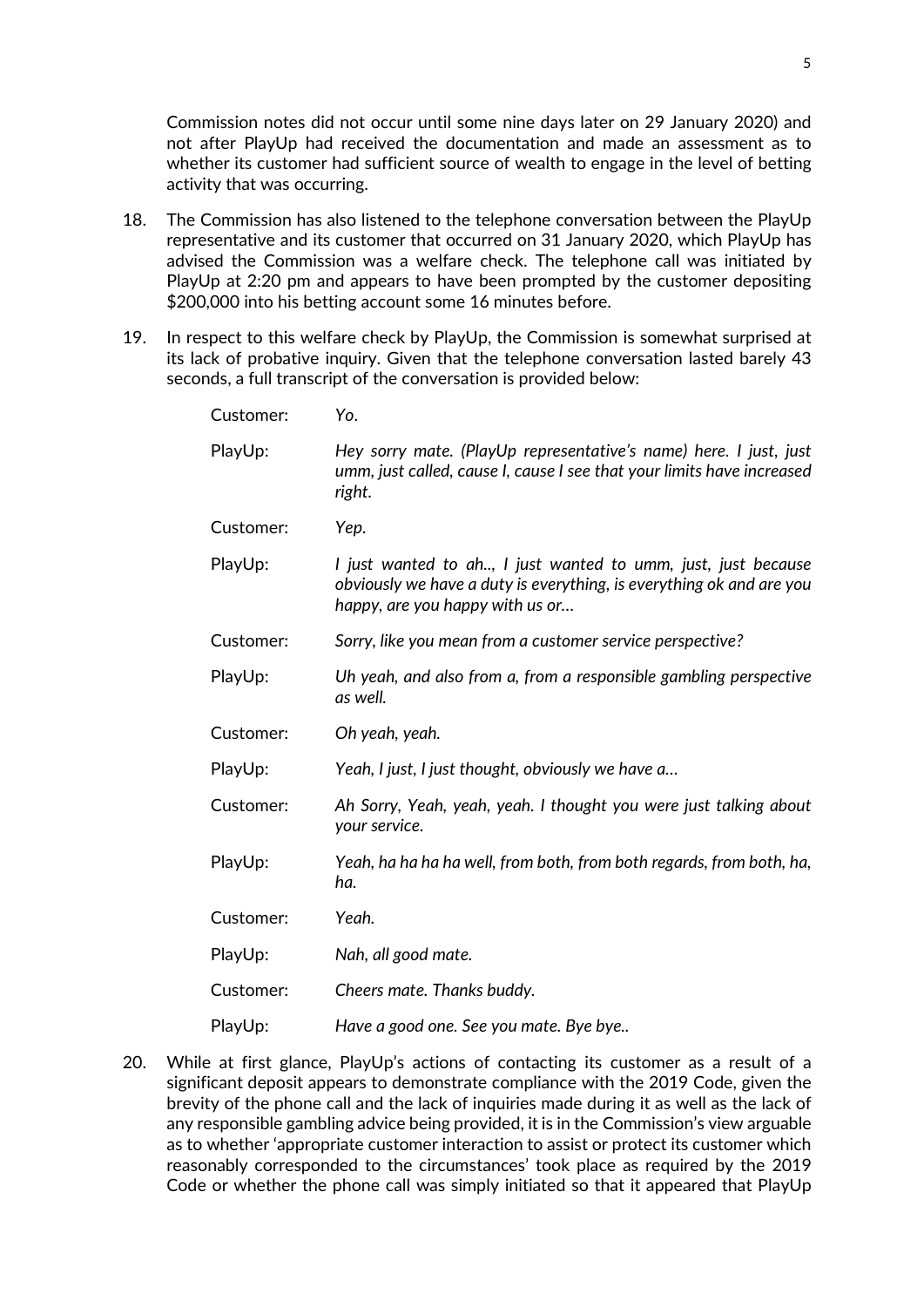was acting in compliance with the 2019 Code. This doubt is further exacerbated given that its customer continued to gamble throughout the afternoon following the telephone call and into the evening until he achieved a betting account balance of zero at 8:40pm that evening.

- 21. However, the Commission also notes that no further bets were placed by the customer nor were any deposits made into the betting account from this time until 3 February 2020 after he had received some winnings to the value of \$38,072 into his betting account from bets that had been placed prior to the phone call from PlayUp and as such, it could also be argued that some positive benefit resulted from the telephone conversation initiated by PlayUp. This hypothesis however, is somewhat short lived given that the customer then placed two unsuccessful bets utilising these winnings and after again having a betting account balance of zero, deposited three further deposits totalling \$210,000 in order to what appears to the Commission as an attempt by the customer to chase his losses throughout that afternoon. To this extent, he was somewhat successful in that the following day, he made a withdrawal from his betting account in the sum of \$239,040 and also requested that his account be permanently closed but these actions could be classified as 'a little too late' given that throughout the lifetime of the betting account, the customer made an overall loss of over \$700,000.
- 22. As detailed in many previous Commission decisions, the Courts have set a very high threshold of responsibility for the gambler as to their own actions. In this respect, the Courts have ruled that the duty to cease gambling remains with the individual gambler and not the gambling operator. It is suggested by the Courts, that only in the most extreme cases of deliberate and gross misconduct by the operator who has knowledge of the vulnerability of the problem gambler, that there would be any duty owed to prevent loss.
- 23. In the Commission's view, it is apparent that the customer is now suffering from some form of gambler's remorse given that he had multiple opportunities to profit from his gambling activity with PlayUp, particularly when viewed against the daily payouts made to the customer as a result of bets placed and against the customer's highest betting account balances as detailed below:

#### Daily Payouts

- 23 January 2020 payouts of \$179,794
- 26 January 2020 payouts of \$93,293
- 27 January 2020 payouts of \$701,320
- **28 January 2020 payouts of \$1.493 million**
- 29 January 2020 payouts of \$130,000
- **30 January 2020 payouts of \$2.049 million**
- **31 January 2020 payouts of \$1.452 million**
- 3 February 2020 payouts of \$307,814

#### Highest Daily Balance

- 27 January 2020 balance of \$163,945
- **28 January 2020 balance of \$500,042**
- **29 January 2020 balance of \$514,973**
- **30 January 2020 balance of \$448,973**
- 31 January 2020 balance of \$278,236
- 3 February 2020 balance of \$258,260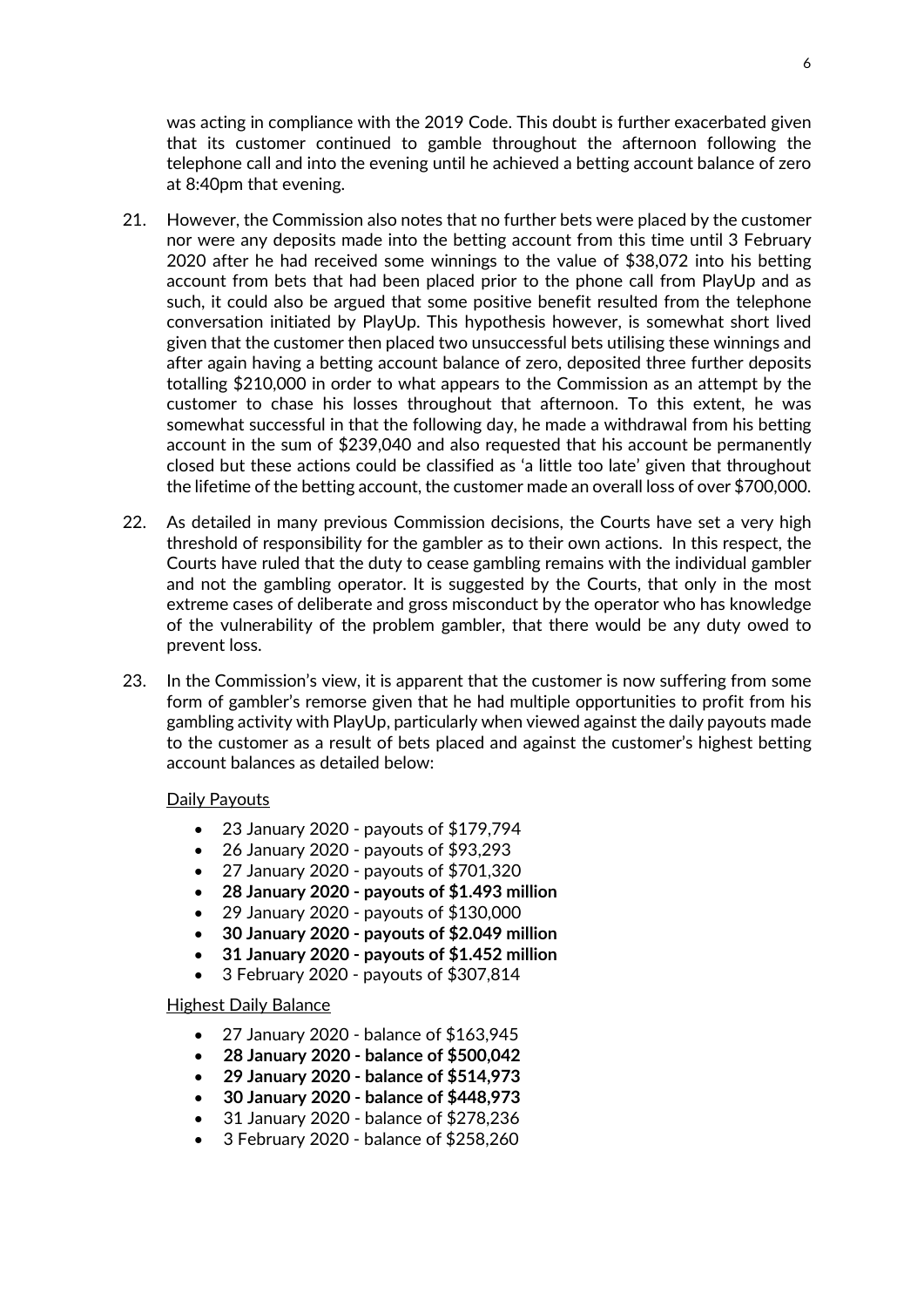- 24. However, the Commission has also formed the view that PlayUp did not effectively engage with its customer throughout the lifetime of the betting account and that it is unable to demonstrate to the Commission that the source of its customer's funds was adequately explored nor that as a result of any inquiries undertaken that it was ultimately satisfied that its customer's spending was an affordable part of his entertainment/leisure spend.
- 25. Had PlayUp had in place an effective process where intervention occurred based on risk identified through the knowledge PlayUp had about its customer, a graduated system of intervention would have occurred which may have resulted in the continued enjoyment of his gambling activities rather than instead, ultimately experiencing harms from those activities.
- 26. Given that PlayUp rely on the 31 January 2020 phone call as evidence of their commitment to identify those of their customers who may be at risk of experiencing harm from their gambling and that it was a customer interaction during which little probative inquiry was undertaken and was not of sufficient nature to determine whether its customer was betting within his means, the Commission is of the view that from at least 31 January 2020, PlayUp did not comply with clause 3.2 of the 2019 Code.

#### Prohibited Jurisdiction

- 27. Due to the laws and regulations prohibiting gambling within certain countries, online gambling operators licensed by the Commission do not allow the residents of, or persons residing in those countries to operate a betting account. If a person who already holds a betting account with an online gambling operator licensed by the Commission is staying or holidaying in a prohibited jurisdiction, that person will not normally be able to operate their betting account while they are in that country.
- 28. The above restrictions are normally detailed in the terms and conditions promulgated by an online gambling operator and in this respect, the Commission accepts that both the online gambling operator and its customers are bound by these terms and conditions when an account is opened and each time a wager is struck. By opening an account with a sports bookmaker, the person opening the account is accepting the sports bookmaker's terms and conditions as particularised on its betting platform website.
- 29. The PlayUp customer the subject of this matter has submitted to the Commission that while he was in Canada between 16 January 2020 and 26 January 2020, he deposited approximately \$210,000 and placed numerous bets. He has further stated that he was unaware at this time that Canada was a prohibited jurisdiction from which to gamble from while using his PlayUp betting account however, he has submitted that PlayUp knew he was in Canada yet still allowed him to deposit monies and place bets using his PlayUp betting account.
- 30. The relevant PlayUp terms and conditions at the time that the PlayUp customer states he was overseas, detail at clause 3.2.1 that Canada is a prohibited jurisdiction and further, that pursuant to clause 3.2.3 that a PlayUp customer agrees that they will not make any transactions using their PlayUp betting account while residing or located in a prohibited jurisdiction.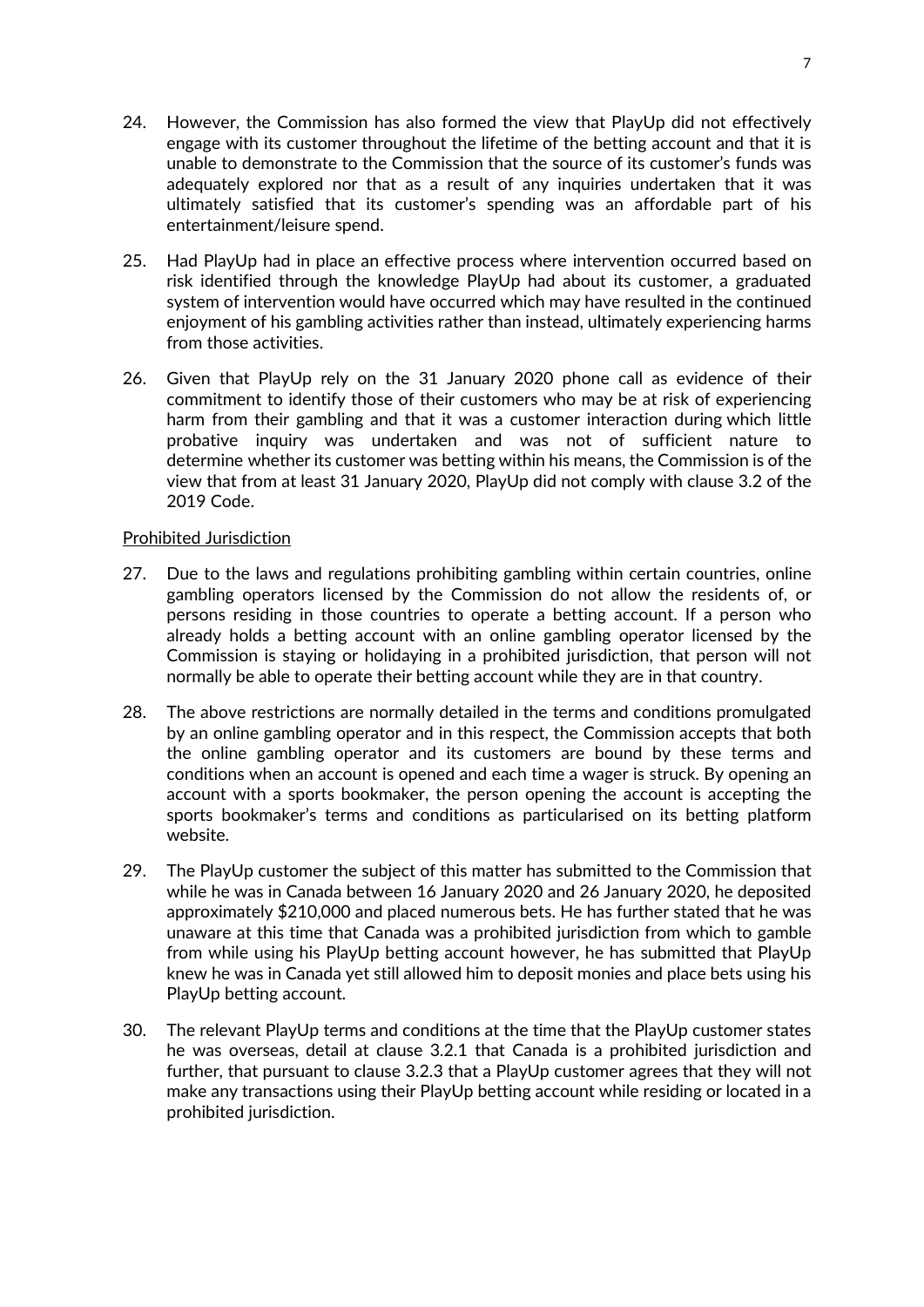- 31. PlayUp has advised the Commission that it has put geo-blocking measures in place to determine the location of customers seeking to place bets and as a result, users of the PlayUp application are unable to access the application unless the location of their device is switched on and the location information registers that the device is located in a jurisdiction that is not prohibited. In addition, PlayUp has advised the Commission that PlayUp's systems detect if bets are made using an IP address connected with a prohibited jurisdiction.
- 32. PlayUp has submitted the Commission that an analysis of the IP addresses used by its customer during the time that he states he was in Canada, did not identify that he was placing bets from a prohibited jurisdiction, rather the IP address matched a state within Australia. PlayUp advised that a review of this customer's betting activity shows that the he used PlayUp's mobile website almost exclusively and each of the IP addresses used, identified as Australian. PlayUp has suggested to the Commission that given the technical controls that it has in place to detect and restrict betting on its platforms by customers who are in a restricted jurisdiction, that the customer may have been operating a virtual private network (VPN) to virtually change his location.
- 33. In this respect, the Commission accepts that the use of VPN's is increasing in popularity given that this form of software is not only used to virtually change a user's location but also to help keep users anonymous online, secure online banking and to evade hackers and trackers. As such, it is plausible that the customer was using a VPN either intentionally or unintentionally through an automatic setting while operating his PlayUp betting account during the period that the customer states that he was in Canada.
- 34. Of some concern however, is that at least from 21 January 2020 PlayUp was aware that its customer was in Canada after he advised the PlayUp compliance section of this in an email exchange relating to a temporary suspension that had been placed on the betting account due to irregularities between the deposit account used and the account to which he was attempting to withdraw funds to. Having reviewed that email exchange, it is clear to the Commission that the PlayUp compliance section was focused on conducting a due diligence process due to the irregularities between the funding and withdrawal accounts and that during this process, it did not take any action on its customer stating that he was at that time, in a prohibited jurisdiction. To the Commission's mind, it is somewhat disappointing that a compliance section of a sports bookmaker operation failed to take any action to validate its customer's claim regarding his location and once confirmed, advise its customer that he was in a prohibited jurisdiction and further, to ensure that its customer was not able to operate the betting account while he remained in that prohibited jurisdiction. In this respect, the Commission would expect on the handing down of this decision, that PlayUp immediately review its compliance section's training procedures so as to ensure that in the future, compliance officers are able to identify and react to multiple compliance concerns.
- 35. As detailed above, PlayUp's terms and conditions detail at clause 3.2.3 that its customers agree that they will not make any transactions using their PlayUp betting account while residing or located in a prohibited jurisdiction. At clause 3.2.4, the terms and conditions state that PlayUp reserves the right to reject any transactions made from a prohibited jurisdiction or to cancel, void, or reverse any bets that are pending or already resulted (with any winning funds forfeited and retained). As can be seen, should PlayUp accept that its customer was in a prohibited jurisdiction, in accordance with its terms and conditions it is open to PlayUp to reverse or void any transactions made on the betting account or, as PlayUp have done, take no action to do so.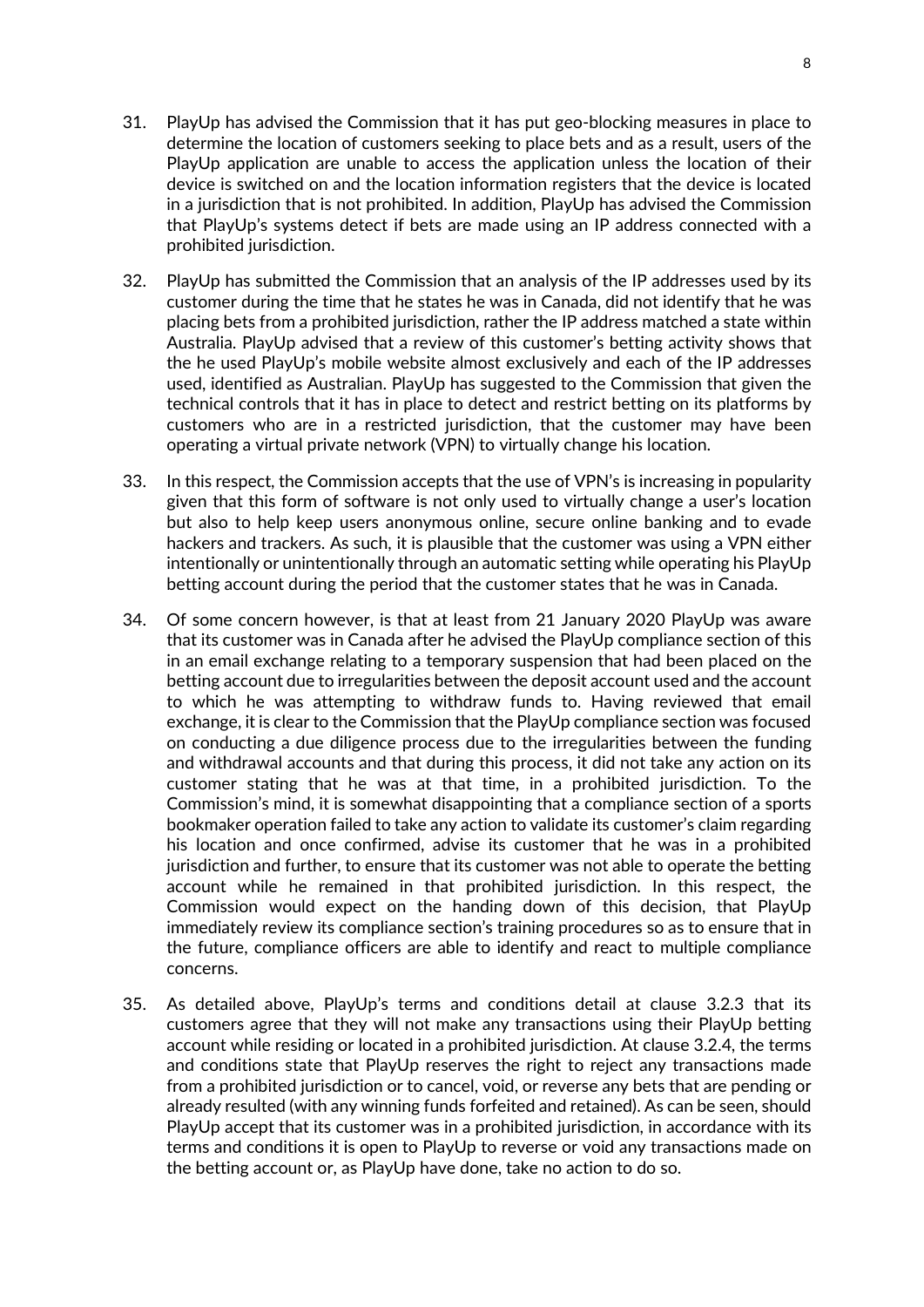#### Telephone Communication

- 36. The customer has alleged that PlayUp made contact with him on an unrecorded telephone line and also that telephone conversations were recorded without his consent.
- 37. With respect to these allegations, PlayUp has advised that Commission that all telephone communications with its customer (except one call which will be discussed below) were recorded excepting when its customer called the PlayUp representative responsible for managing the betting account. On these occasions, PlayUp advised the Commission that the PlayUp representative elected not to answer the calls and instead rang the customer back on a recorded line.
- 38. PlayUp has advised the Commission that in relation to the one telephone call that was not recorded which occurred on 3 February 2020 and involved discussion in relation to a withdrawal from the betting account, the PlayUp representative sent a text message confining the contents of the call immediately after the call was concluded.
- 39. The Commission has sighted the PlayUp representatives mobile phone call records for the period 25 January 2020 to 24 February 2020 and notes that the above phone call is the only call listed as having been made to the customer's mobile phone number. While the Commission notes that mobile phone record commences some 10 days after the customer opened his betting account, the Commission has no evidence before it to indicate that the PlayUp version of events is not accurate.
- 40. With respect to the allegations that telephone calls were recorded without consent, the Commission notes that it is a requirement of the licence conditions imposed by the Commission as well as forming part of PlayUp's terms and conditions that all calls between PlayUp and its customers will be recorded (as well as other communications that may occur via live chat, email or text). As such, the Commission is of the view that there is no substance to this aspect of the allegations.

# **Decision**

- 41. PlayUp is unable to demonstrate to the Commission that following its customer displaying some red flag behaviours, that it monitored its customer and took a level of appropriate customer interaction which reasonably corresponded to the circumstances. There is no evidence before the Commission that the source of its customer's funds was adequately explored nor that PlayUp made an informed decision that its customer's spending was an affordable part of his entertainment/leisure spend. This lack of appropriate customer interaction is particularly evident throughout the 31 January 2020 phone call during which there was little to no probative inquiry undertaken.
- 42. On the weight of evidence before it, the Commission is satisfied that PlayUp did not comply with the requirements of Clause 3.2 the 2019 Code as it did not engage appropriately with its customer in a manner that corresponded to the circumstances. Non-compliance with the 2019 Code is in breach of Condition 15 of PlayUp's sports bookmaker licence.
- 43. Disciplinary action available to be taken by the Commission for non-compliance with a condition of licence ranges from the issuing of a reprimand, imposing a fine not exceeding 170 penalty units or suspending or cancelling the sports bookmakers licence.